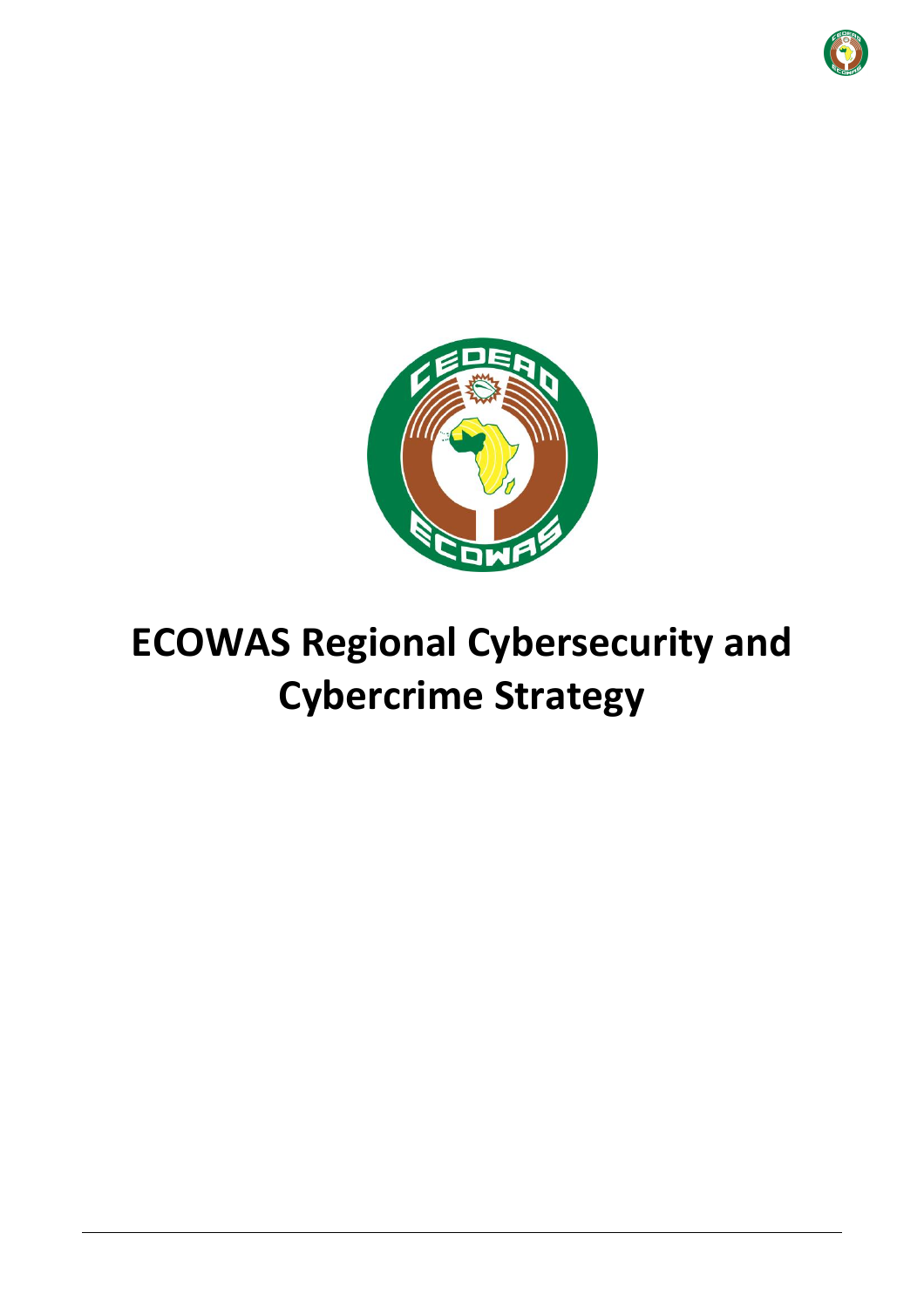

| <b>SECTION I.</b>  |                                                                                                |  |
|--------------------|------------------------------------------------------------------------------------------------|--|
| <b>SECTION II.</b> |                                                                                                |  |
| А.                 |                                                                                                |  |
| B.                 |                                                                                                |  |
|                    | SECTION III. STRATEGIC OBJECTIVE 1: FORMULATE NATIONAL CYBERSECURITY AND CYBERCRIME POLICY AND |  |
|                    |                                                                                                |  |
|                    | SECTION IV. STRATEGIC OBJECTIVE 2: STRENGTHEN CYBERSECURITY FOR A SAFE AND SECURE CYBERSPACE 4 |  |
| SUB-OBJECTIVE 2.1. |                                                                                                |  |
| SUB-OBJECTIVE 2.2. |                                                                                                |  |
| SUB-OBJECTIVE 2.3. |                                                                                                |  |
| SUB-OBJECTIVE 2.4. |                                                                                                |  |
| SUB-OBJECTIVE 2.5. |                                                                                                |  |
| SUB-OBJECTIVE 2.6. |                                                                                                |  |
| SUB-OBJECTIVE 2.7. |                                                                                                |  |
| SUB-OBJECTIVE 2.8. |                                                                                                |  |
|                    | SECTION V. STRATEGIC OBJECTIVE 3: REDUCE CYBERCRIME INCIDENTS WITH AN ENABLED ENVIRONMENT      |  |
|                    |                                                                                                |  |
| SUB-OBJECTIVE 3.1. |                                                                                                |  |
| SUB-OBJECTIVE 3.2. |                                                                                                |  |
|                    | SECTION VI. STRATEGIC OBJECTIVE 4: PROMOTE COORDINATION AND COOPERATION IN ENHANCING           |  |
|                    |                                                                                                |  |
| SUB-OBJECTIVE 4.1. |                                                                                                |  |
| SUB-OBJECTIVE 4.2. |                                                                                                |  |
| SUB-OBJECTIVE 4.3. |                                                                                                |  |
| SUB-OBJECTIVE 4.4. |                                                                                                |  |
|                    |                                                                                                |  |
| SUB-OBJECTIVE 5.1. | ESTABLISH A REGIONAL ASSISTANCE PLAN FOR THE IMPLEMENTATION OF THE REGIONAL STRATEGY 8         |  |
| SUB-OBJECTIVE 5.2. |                                                                                                |  |
| SUB-OBJECTIVE 5.3. |                                                                                                |  |
| SUB-OBJECTIVE 5.4. | IDENTIFY AND PURSUE FUNDING FOR NATIONAL CYBERSECURITY AND CYBERCRIME ARRANGEMENTS 9           |  |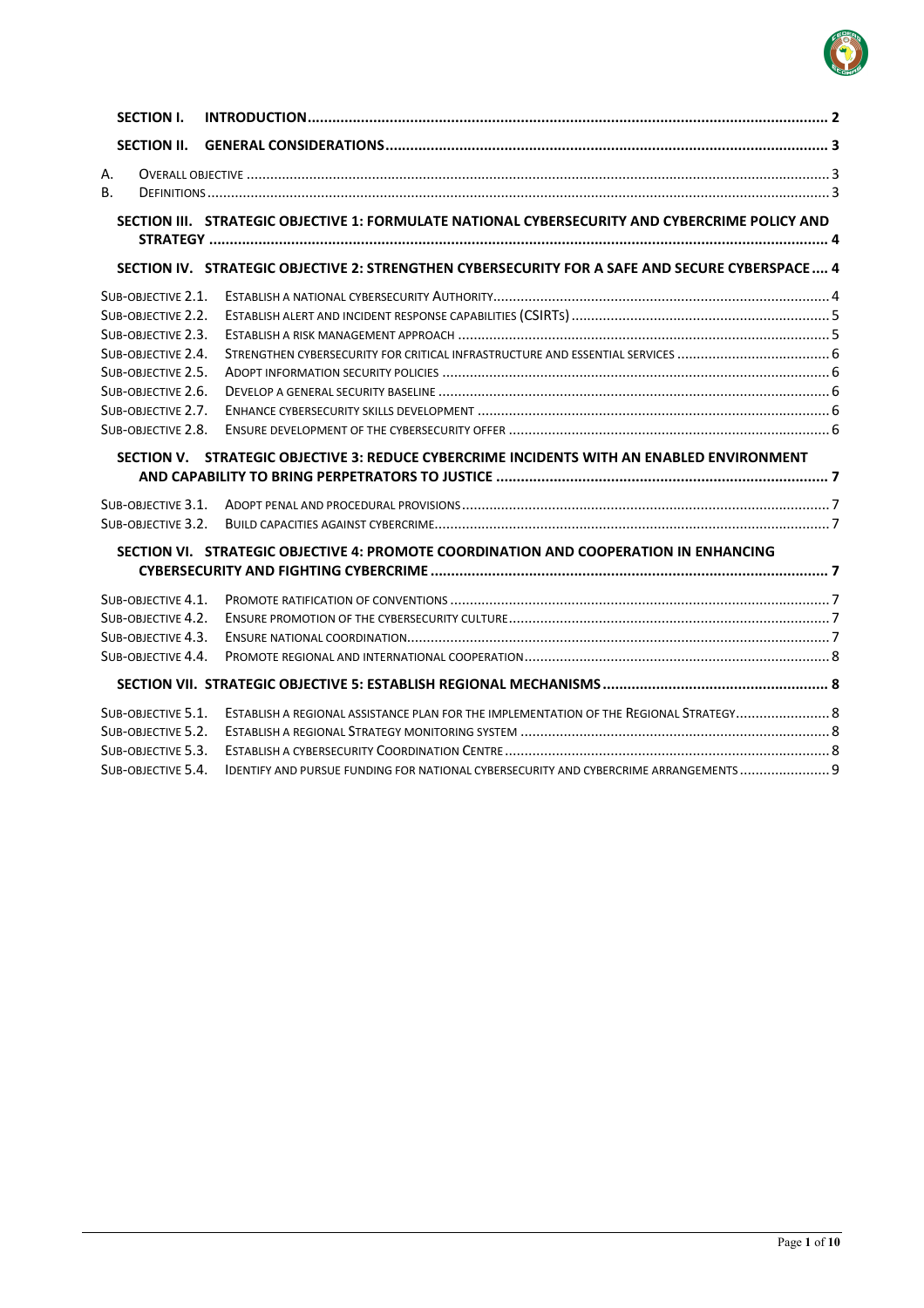

# <span id="page-2-0"></span>**SECTION I. INTRODUCTION**

The rapid digital transformation underway in West Africa is of great importance to improve the functioning and efficiency of administrations, public policies and economies, as well as the well-being of populations. However, the growing threats and risks facing global cyberspace and digital networks, information systems and data can significantly reduce the expected benefits of these digital policies, and seriously harm the interests of Nations, their economies, institutions and people.

Faced with these threats and risks, robust national cybersecurity and anti-cybercrime organisations should be put in place, with good coordination between the departments concerned, effective response mechanisms to cyberattacks, experts and users of digital services sensitized and trained in good practices, active private sector participation, enhanced protection of the most essential or critical digital services and infrastructure, as well as regional mutual assistance and international cooperation.

Clearly, these requirements are still far from being met within the region. Some countries have already set up the necessary institutions and reached a certain degree of preparation, most of the others are still at an insufficient level, constituting a weakness endangering their Nation as much as the rest of the region. In addition, all countries face a shortage of expertise in these areas. All countries are therefore encouraged to develop cybersecurity curricula and to reach a minimum level in cybersecurity and the fight against cybercrime.

Furthermore, the heterogeneity of the systems in place in the different countries considerably limits any attempt at regional cooperation. Their harmonization must therefore be sought: links and exchanges would be easier and more effective between institutions with perimeters of comparable responsibilities and operating modes; identical requirements and procedures would also ensure the protection of transnational infrastructuresin the same way across the region; finally, harmonized penal and criminal procedure provisions would enable an efficient mutual assistance in criminal matters.

In this area, ECOWAS has implemented harmonization provisions since 2010: in particular, Supplementary Act A/SA.1/01/10 on personal data protection within ECOWAS sets out the security obligations incumbent on those responsible for processing such data to ensure confidentiality; Supplementary Act A/SA.2/01/10 on electronic transactions within ECOWAS sets the conditions for acceptance of electronic signature; Lastly, Directive C/DIR 1/08/11 on fighting cybercrime within ECOWAS adapts the substantive criminal law and the criminal procedure of Member States to address the cybercrime phenomenon.

At the continental level, the 2014 African Union Convention on cybersecurity and personal data protection, known as the Malabo Convention, sets out the cybersecurity and cybercrime measures to be taken at national level. At the global level, the 2001 Convention on Cybercrime, known as the Budapest Convention, open for signature by all countries, aims to pursue a common criminal policy by adopting suitable legislation, intensify cooperation between Member States in criminal matters and adopt powers sufficient for effectively fighting cybercrime.

The objective of this Regional Strategy is to make the most of these advances, to improve the level of national cybersecurity and cybercrime mechanisms, and to develop cooperation and mutual assistance between the countries of the region. It draws on internationally recognized best practices in these areas.

These objectives must be achieved without prejudice to the fundamental freedoms and human and peoples' rights contained in the declarations, conventions and other instruments adopted at regional, continental and international level.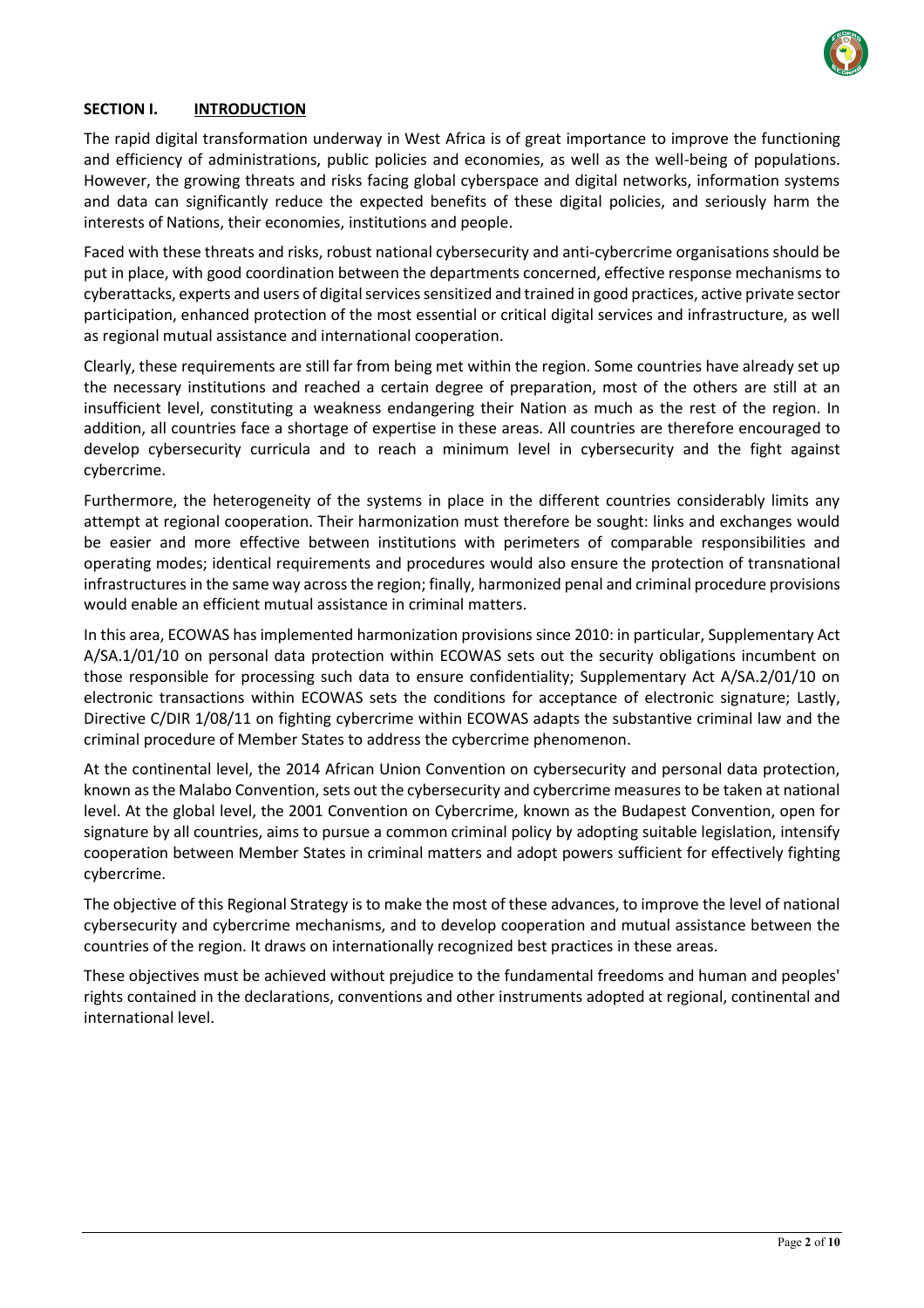

## <span id="page-3-0"></span>**SECTION II. GENERAL CONSIDERATIONS**

## <span id="page-3-1"></span>**A. Overall objective**

The overall objective of this Strategy is to establish a community strategic framework to be considered by Member States in their national strategies and implemented in their action plans on cybersecurity and the fight against cybercrime before the end of 2022, with the full participation of the ECOWAS Commission for the benefit of this Community Member States.

## <span id="page-3-2"></span>**B. Definitions**

For the purposes of this Regional Strategy, the following definitions shall apply:

**Critical Infrastructure:** a public or private infrastructure or process whose destruction, standstill, illegitimate exploitation or disruption for a defined period of time will cause either loss of lives or significant loss to the economy or damage significantly the reputation of the Member State or its symbols of governance. In this definition, infrastructure includes the networks, systems and the physical or digital data essential for providing this service. This term may refer to a certain system or process whose functioning is critical within the organization;

**Critical infrastructure operator:** public or private operator that operates a critical infrastructure;

**Critical infrastructure protection (CIP):** set of safeguards and actions to protect critical infrastructures from any risks and threats that could cause the total or partial interruption of the essential services they provide;

**CSIRT (Computer Security Incident Response Team):** team responsible for alerting about threats, preventing risks and threats to information systems, reacting to security incidents and aiding in mitigation;

**Cyber hygiene:** all the good practices that each digital player should respect in order to preserve the security of the information system that he uses or for which he acts as an administrator;

**Cybercrime:** criminal activities where computers and information systems are involved either as a primary tool or as a primary target. Cybercrime comprises traditional offences (e.g. fraud, forgery, and identity theft), content-related offences (e.g. on-line distribution of child pornography or incitement to racial hatred) and offences unique to computers and information systems (e.g. attacks against information systems, denial of service and malware);

**Cybersecurity:** set of safeguards and actions to protect the cyberspace and cyber assets from those threats that are associated with or that may harm its networks and information infrastructure. Cybersecurity strives to preserve the availability and integrity of the networks and infrastructure and the confidentiality of the information contained therein;

**Cyberspace:** the interdependent network of information systems infrastructures including the Internet, telecommunications networks, information systems and Internet of things;

**Digital data:** any representation of facts, information or concepts in a form suitable for processing in a computer system;

**Essential service:** a service where total or partial interruption of which could have a serious impact on the functioning of the Member State, the economy of the country or on the health, safety, security and well-being of citizens, or any combination of these issues that does not rise to the criteria of critical Infrastructures;

**Essential service operator:** public or private operator that provides an essential service;

**Essential services protection:** set of safeguards and actions to protect essential services from any risks and threats that could cause their total or partial interruption;

**Information and communications technologies (ICT):** technologies used to gather, store, use and send information, including technologies that involve the use of computers and any communication system, including any telecommunication system;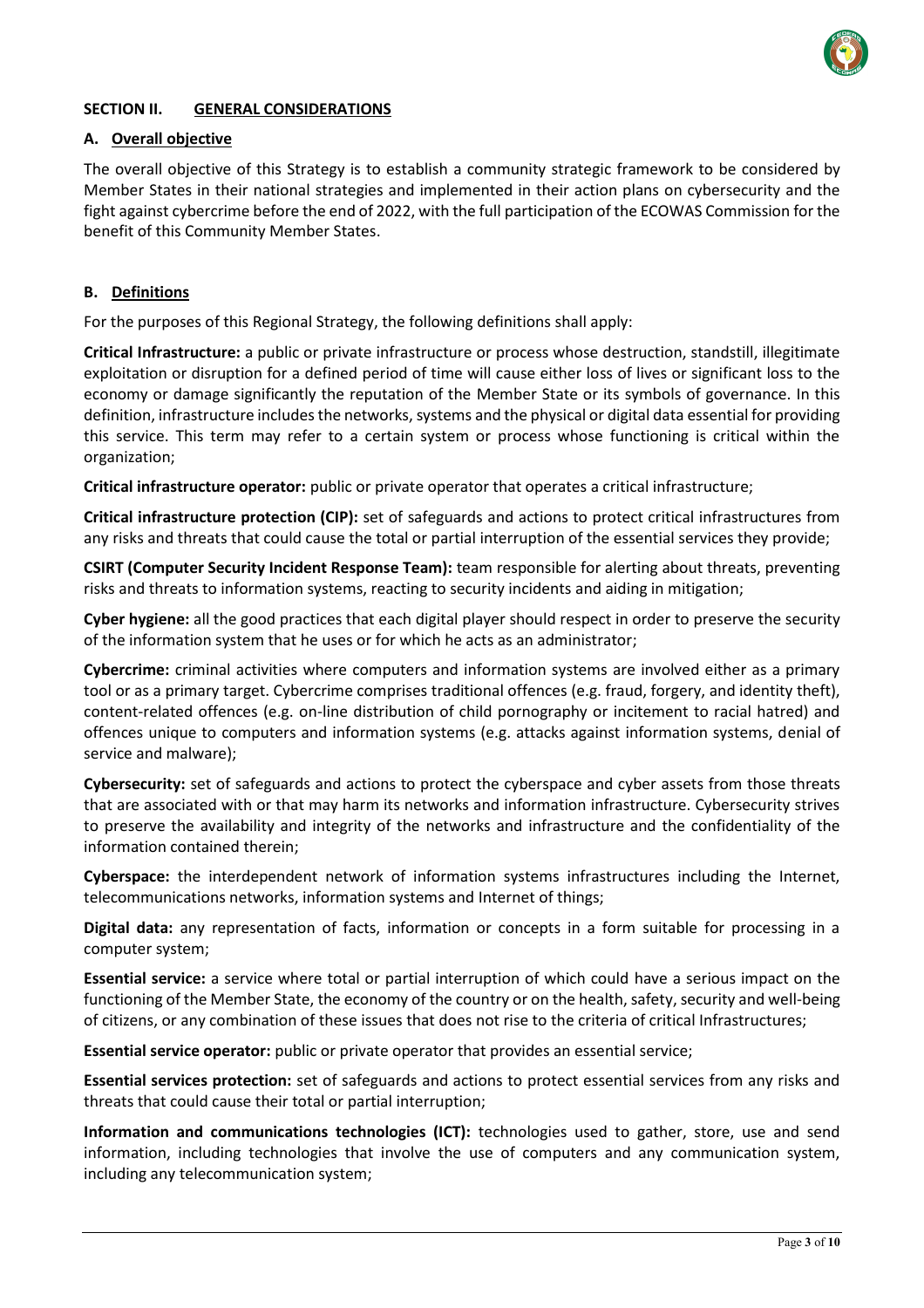

**Information system:** any isolated or not isolated device or group of interconnected devices that all or in part carries out automatic processing of data pursuant to a program;

**Networks:** set of means ensuring the supply of an infrastructure with products or services necessary for its operation (communications, energy, logistics, etc.).

# <span id="page-4-0"></span>**SECTION III. STRATEGIC OBJECTIVE 1: FORMULATE NATIONAL CYBERSECURITY AND CYBERCRIME POLICY AND STRATEGY**

Each Member State should adopt and update at least every five years national cybersecurity and cybercrime policy and strategy<sup>1</sup>, considering this Regional Strategy, which sets for each of these two domains:

- The situation of the country and the challenges it faces;
- The political vision of the country;
- The strategic objectives to be achieved, deadlines and priorities;
- The national governance, roles and assignment of responsibilities;
- The objectives in terms of:
	- o strengthening of legislative and regulatory provisions;
	- o standards and requirement rules;
	- o security for critical infrastructure and essential services;
	- o strengthening the institutional framework;
	- o technical capacities and skilled human resources to be acquired;
	- o awareness, communication, education and training;
	- o threat prevention and risk management;
	- o security incidents report;
	- o detection and attribution of attacks;
	- o response in case of an attack;
	- o development of a cybersecurity and cybercrime ecosystem;
	- o synergy in actions at the national level (national dialogue and coordination);
	- o regional and international cooperation;
- Actions to be taken to achieve these objectives, the stakeholders to be involved, the deadlines to be met and estimated budgets;
- Means to strengthen institutions and capacities and to ensure their sustainability.

Each Member State should define a monitoring and evaluation mechanism for the actions planed by its national cybersecurity and cybercrime strategy and implement it at least annually.

# <span id="page-4-1"></span>**SECTION IV. STRATEGIC OBJECTIVE 2: STRENGTHEN CYBERSECURITY FOR A SAFE AND SECURE CYBERSPACE**

## <span id="page-4-2"></span>**Sub-objective 2.1. Establish a national cybersecurity Authority**

 $\overline{\phantom{a}}$ 

Each Member State should establish and designate a national cybersecurity authority with the necessary powers and means to perform the following functions, either directly or by delegation of a governmental (and if possible inter-ministerial<sup>2</sup>) authority:

 $1$  National policy and national strategy can be two separate documents, or a single document of national strategy which describes the country's political vision and objectives.

<sup>&</sup>lt;sup>2</sup> However, it is recommended that smaller to medium Member States establish a central authority, that will work with all the other Ministries because of the lack of resources, and due to the quick changes and need to be up to speed, as sometimes creating big inter-ministerial committees may hamper progress.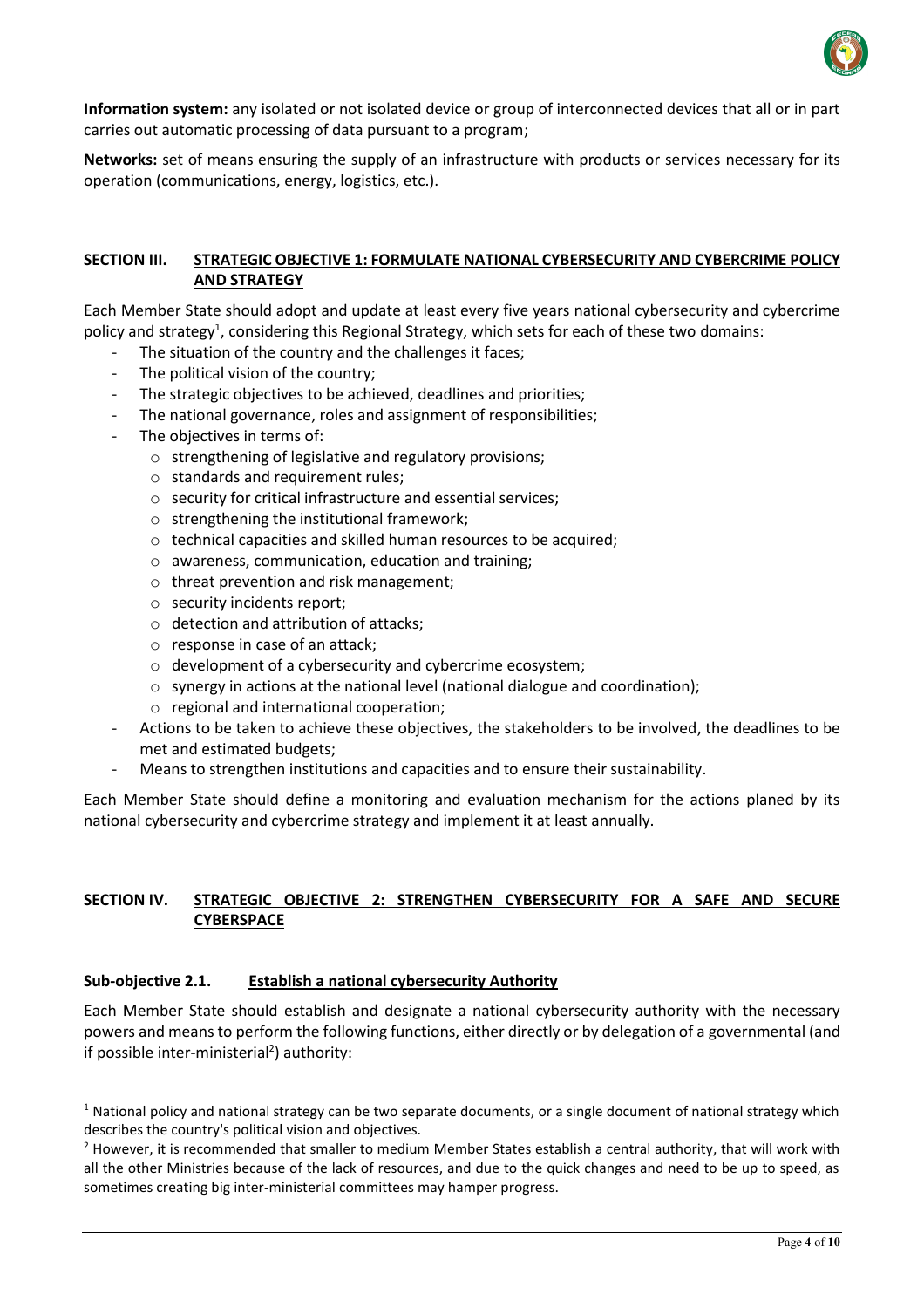

- Global governance of the national cybersecurity (definition of national and sectoral cybersecurity policies, elaboration of the national and sectoral strategies, follow-up of the action plans, elaboration of legislative and regulatory texts, coordination of tasks related to cybersecurity, management of prevention and response mechanisms, facilitation of the interactions with public and private stakeholders, etc.);
- Facilitation of the national cybersecurity framework, notably through the national CSIRT;
- Coordination with the authorities responsible for fighting cybercrime;
- Transposition of the ECOWAS acts on cybersecurity into national texts;
- Monitoring of the proper implementation of international Conventions, ECOWAS acts, the Regional Strategy and the national laws and regulations on cybersecurity;
- Serve as the main point of contact for regional and international cooperation.

The national cybersecurity authority must be able to exercise its mission over all sectors (Member State services, telecommunications, energy, health, transport, banks, etc.), in liaison with the relevant sectoral authorities and without prejudice to the powers devolved to these authorities.

# <span id="page-5-0"></span>**Sub-objective 2.2. Establish alert and incident response capabilities (CSIRTs)**

Each Member State should have a national CSIRT:

- Primarily covering Member State services, critical infrastructures and essential services (the "priority beneficiaries");
- In charge of facilitating and coordinating the sectoral CSIRTs network, seeking all possible synergies and subsidiarity;
- Able to perform at least the following functions:
	- $\circ$  Search and disseminate alerts and warning (vulnerabilities, risk, incidents), threat circumvention measures, guides and best practices;
	- o Track national incidents;
	- o Handle incidents affecting priority beneficiaries;
	- o Participate in the regional and global CSIRT networks;
	- o Coordinate reactions and crisis management in liaison with authorities in case of major incident;
	- o Acquire services of relevant intelligence feeds;
	- o Incorporate relevant systems and technologies to quickly collect and analyse relevant data;
	- o Establish a call centre for reporting cyber-attacks;
- Equipped with the necessary resources (financial, security of premises and IT systems, sufficient staff to ensure permanent availability, competent staff, forensic capacities, procedures, website ...).

Each Member State should encourage the establishment of sectoral CSIRTs, in particular to ensure, in a shared manner for the benefit of operators in certain sectors of activity, the research and dissemination of alerts on the digital systems and applications specific to these sectors of activity, and the incident handling. It is recommended that CSIRTs are located in the same location to ensure open dialogue and inter sectoral enrichment.

# <span id="page-5-1"></span>**Sub-objective 2.3. Establish a risk management approach**

Each Member State should adopt and have each operator concerned adopt a risk management approach, both at the strategic level and within public and private bodies, to ensure the security of networks, information systems and digital data at the appropriate level.

Each Member State should ensure that those in charge of cybersecurity, at all levels, receive the necessary hierarchical support so that their assessments and recommendations will be considered by the decisionmakers.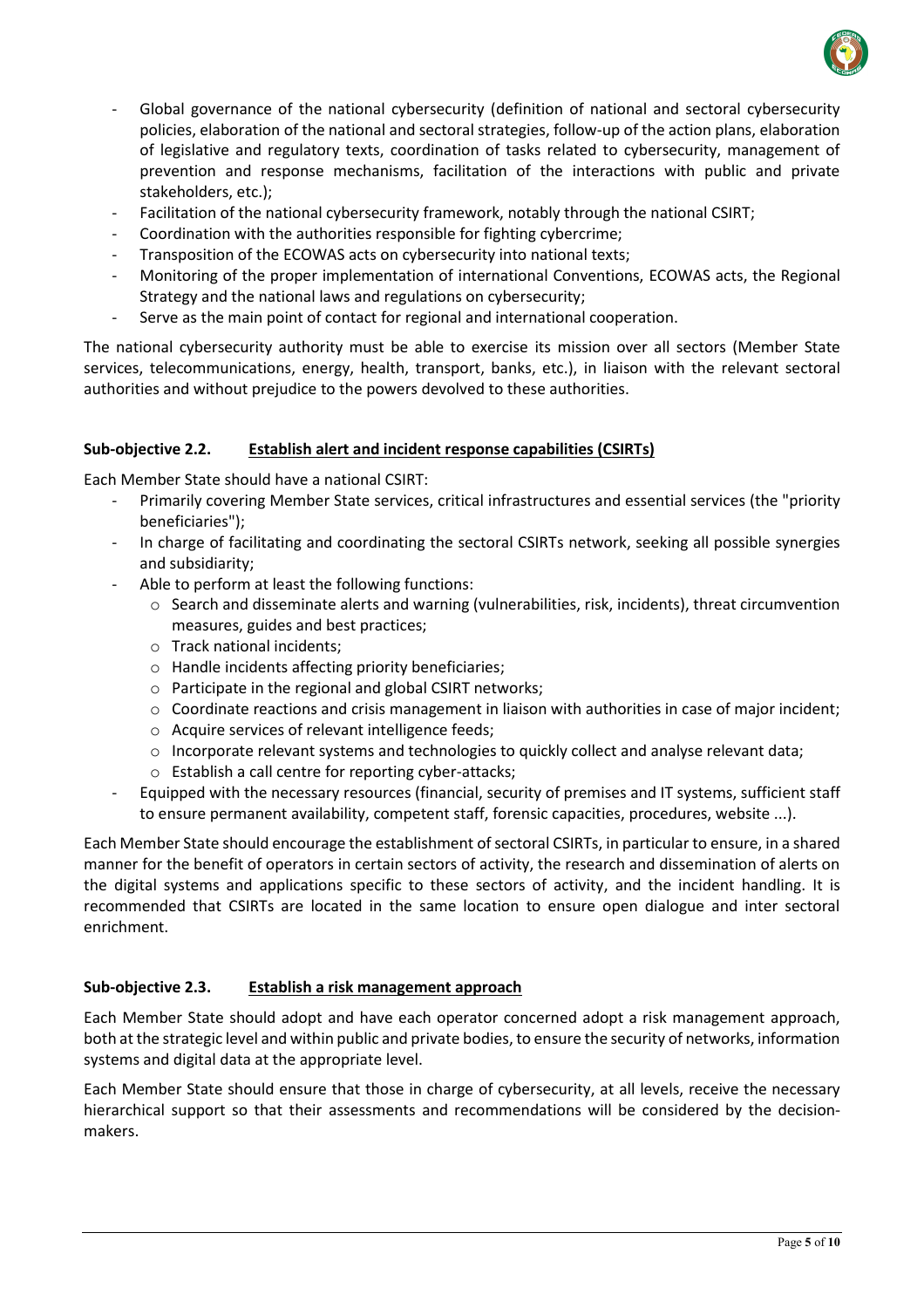

# <span id="page-6-0"></span>**Sub-objective 2.4. Strengthen cybersecurity for critical infrastructure and essential services**

Each Member State should prioritize its cybersecurity efforts on its critical infrastructure and essential services.

Each Member State should have a procedure for identifying networks, information systems and digital data essential for the operation of critical infrastructure and the provision of essential services.

Each Member State should impose on public and private operators who are responsible for critical infrastructures and essential services concrete measures to ensure the security of these networks, information systems and digital data, including the following minimum measures:

- compliance with internationally recognized cyber hygiene measures;
- a security audit of information systems by a qualified body, at a frequency not exceeding two years;
- notification of security incidents to the national cybersecurity authority or to the national CSIRT (via its possible sectoral CSIRT).

## <span id="page-6-1"></span>**Sub-objective 2.5. Adopt information security policies**

Each Member State should require public authorities and critical infrastructure and essential services operators, as well as recommend to other operators to develop and apply security policies describing the measures they lay down for ensuring security of their information systems (responsibilities, organisation, dedicated human resources, cybersecurity equipment, protection procedures, detection and response to attacks, etc.).

#### <span id="page-6-2"></span>**Sub-objective 2.6. Develop a general security baseline**

Each Member State should develop a General Security Baseline setting the minimum information security requirements (governance, organization, information security policy, system mapping, technical requirements, etc.) and designate in a document with legal force to the bodies which are subject to it.

## <span id="page-6-3"></span>**Sub-objective 2.7. Enhance cybersecurity skills development**

Each Member State should develop a qualified human workforce trained in different aspects of cybersecurity, this may be done by:

- introducing training courses in the various areas relating to cybersecurity (technical, legal, etc.) in its teaching programs, in particular university and professional;
- promoting the enhancement of cybersecurity skills among all information and communication technology professionals;
- promoting research and innovation in the field of cybersecurity;
- embedding cyber security proven knowledge requirements in government tenders for services.

## <span id="page-6-4"></span>**Sub-objective 2.8. Ensure development of the cybersecurity offer**

Each Member State should ensure the creation of public and private bodies capable of providing assistance to operators in the field of cybersecurity (providing secure solutions, securing information systems, consulting, auditing, incident handling, etc.).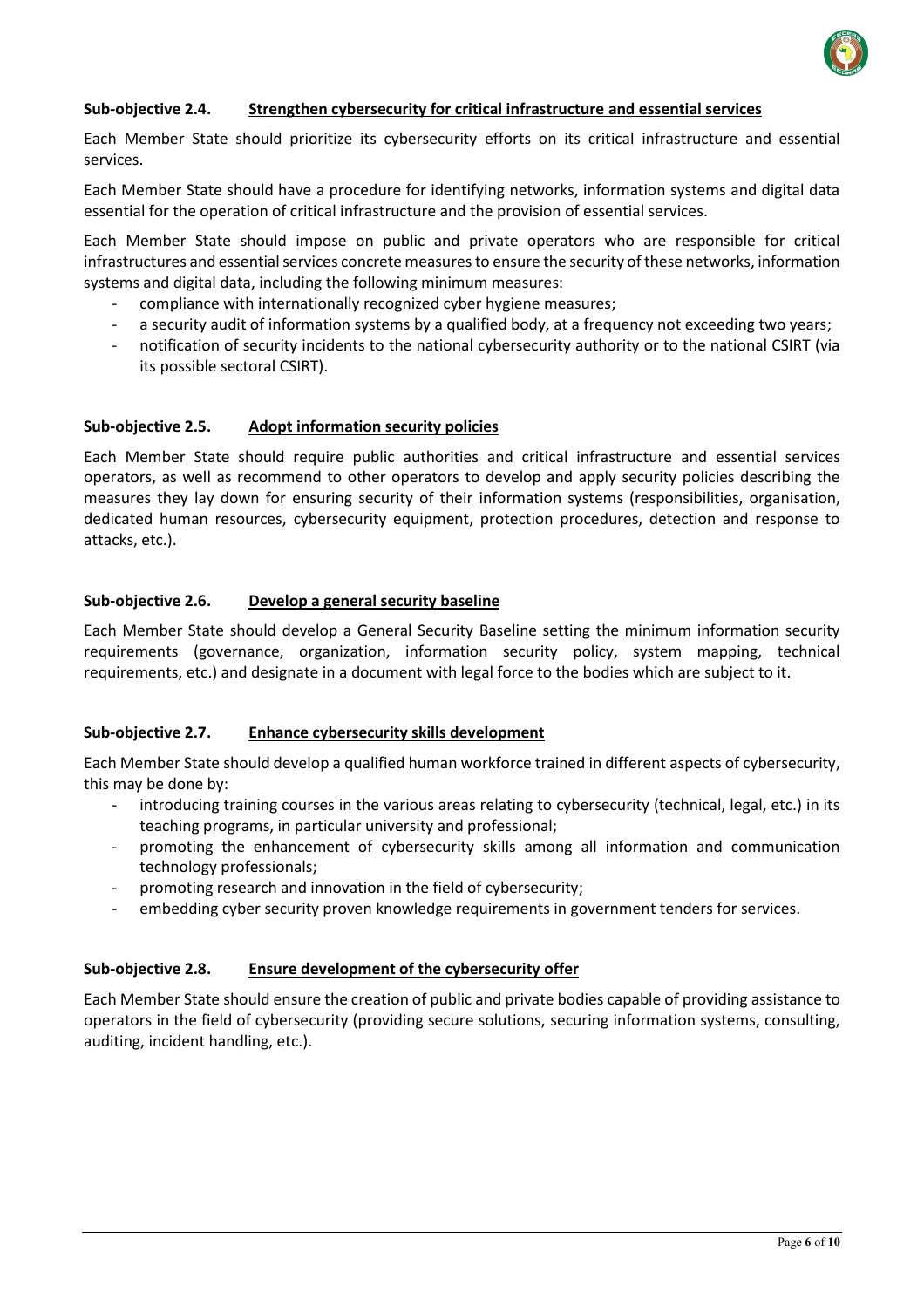

## <span id="page-7-0"></span>**SECTION V. STRATEGIC OBJECTIVE 3: REDUCE CYBERCRIME INCIDENTS WITH AN ENABLED ENVIRONMENT AND CAPABILITY TO BRING PERPETRATORS TO JUSTICE**

## <span id="page-7-1"></span>**Sub-objective 3.1. Adopt penal and procedural provisions**

Each Member State should adopt the penal and procedural provisions prescribed or recommended at regional, continental and global level.

Each Member State should adopt proportional sanctions for criminal offenses which have affected or attempted to affect the information and data systems necessary for the proper functioning of critical infrastructure and essential services.

# <span id="page-7-2"></span>**Sub-objective 3.2. Build capacities against cybercrime**

Each Member State should equip itself with the following minimum capacities to fight against cybercrime:

- At least one operational cybercrime unit;
- A coordination authority if there are two or more operational cybercrime units;
- At least one investigative laboratory;
- Digital evidence collection capabilities;
- Procedures for digital investigation and collection and handling of digital evidence;
- Member State investigators (judicial police officers and agents, judicial experts, etc.) trained in digital investigations and digital evidence collection and handling;
- Magistrates trained in the investigation and adjudication of cybercrime cases.

# <span id="page-7-3"></span>**SECTION VI. STRATEGIC OBJECTIVE 4: PROMOTE COORDINATION AND COOPERATION IN ENHANCING CYBERSECURITY AND FIGHTING CYBERCRIME**

## <span id="page-7-4"></span>**Sub-objective 4.1. Promote ratification of conventions**

Each Member State should ratify the necessary regional, continental and international conventions on cybersecurity and cybercrime.

## <span id="page-7-5"></span>**Sub-objective 4.2. Ensure promotion of the cybersecurity culture**

Each Member State should develop a cybersecurity culture, using all possible means (government communication, seminars, media, school, university and continuing education, etc.) to achieve the following objectives:

- Everyone's awareness of cyber threats;
- Promotion of digital hygiene and other good IT practices among the general public;
- Awareness among public and private decision-makers of their roles and responsibilities;
- Warning citizens about the penalties for the commit of cybercrime.

## <span id="page-7-6"></span>**Sub-objective 4.3. Ensure national coordination**

Each Member State should mobilize all public and private actors to promote and develop dialogue, coordination and synergies among all stakeholders, including:

- authorities and institutions responsible for cybersecurity or the fight against cybercrime;
- critical infrastructure operators;
- suppliers of cybersecurity or secure products;
- cybersecurity service providers;
- training and research institutions;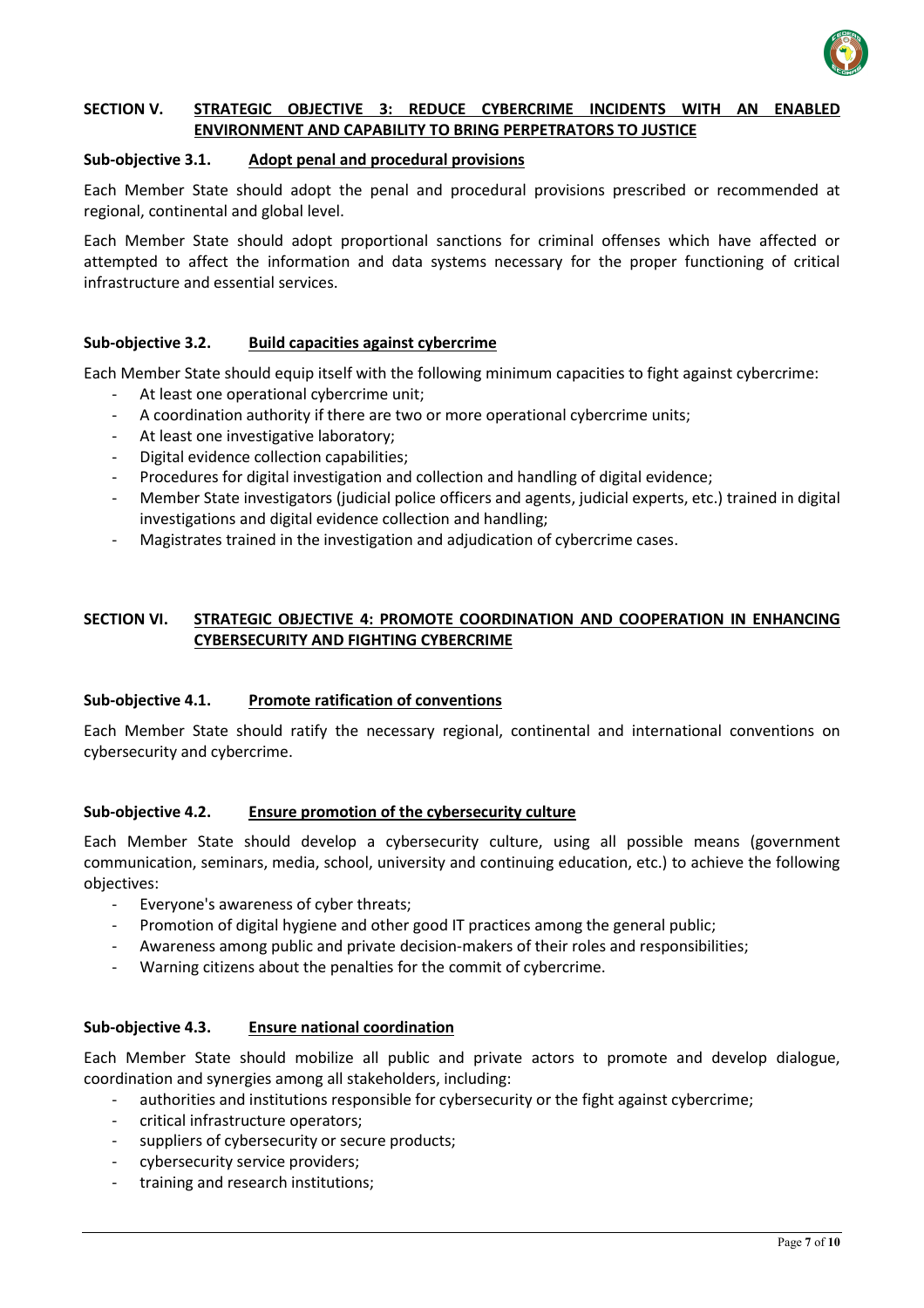

- civil society organisations;
- media.

#### <span id="page-8-0"></span>**Sub-objective 4.4. Promote regional and international cooperation**

Member States and the ECOWAS Commission should promote and develop regional and international cooperation among cybersecurity and cybercrime authorities and institutions:

- In the field of capacity building: share good practices and develop intraregional synergies and mutualisation, especially in the area of training;
- In the institutional field: harmonize the strategies, organisations and procedures of the countries of the region, particularly with regard to security of transnational critical infrastructures and the fight against cybercrime;
- In the operational area: share alerts and cybersecurity information especially between national CSIRTs, organize joint responses, pool intervention resources in order to fight potential or proven cyber threats and cybercrime as effectively as possible;
- In the judicial field: ensure international judicial cooperation in cybercrime and transnational access to digital evidence;
- Establish a regional cyber security simulation and training centre to cut costs and promote interoperability;
- Joint information sharing organisations should be encouraged in the critical and essential services (energy, finance, health, etc.);
- Create mechanisms and joint MOUs with other information sharing organizations.

#### <span id="page-8-1"></span>**SECTION VII. STRATEGIC OBJECTIVE 5: ESTABLISH REGIONAL MECHANISMS**

#### <span id="page-8-2"></span>**Sub-objective 5.1. Establish a regional assistance plan for the implementation of the Regional Strategy**

In order to help the Member States to implement this Regional Strategy, the Commission will implement, with the means at its disposal, the regional action plan set out in the annex.

## <span id="page-8-3"></span>**Sub-objective 5.2. Establish a regional Strategy monitoring system**

ECOWAS Commission will explore with Member States the possibility of setting up a sustainable Regional Technical Committee (RTC), composed of a high-level representative provided by each Member State, placed under the coordination of the ECOWAS Commission and meeting at least once a year, to ensure over time the monitoring of the provisions of this Strategy and to propose the necessary new actions.

## <span id="page-8-4"></span>**Sub-objective 5.3. Establish a cybersecurity Coordination Centre**

The ECOWAS Commission will explore with Member States the desirability of creating, in the short or medium term, an ECOWAS Cybersecurity Coordination Centre, responsible in particular for coordinating the various capacity-building initiatives carried out in the countries in the area of cybersecurity and cybercrime, and for organizing, where possible, pooling and sharing of results between countries.

In the longer term, it may consider setting up a regional agency to promote and facilitate regional cooperation in the area of cybersecurity and the fight against cybercrime.